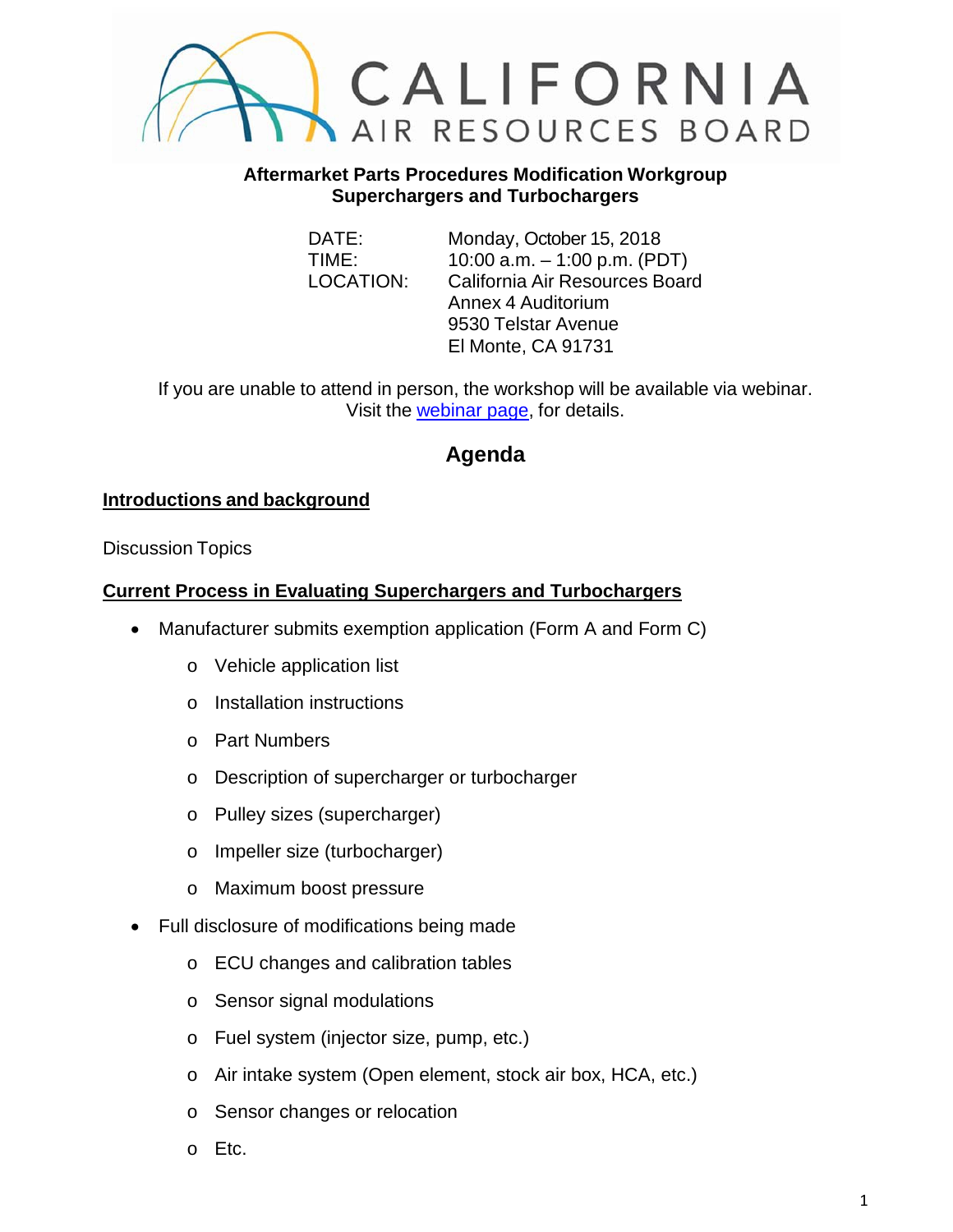- Applications incomplete or missing information
	- o Vehicle application list missing key information
	- o Installation instructions incomplete, missing, or recommending non-exempt parts be added to the kits
	- $\circ$  Part numbers for all items in the kit
	- o Not all modifications disclosed or explained
	- o User adjustable options not listed
- Applications are too complex for one application
	- o Multiple OEMs
	- o Multiple Engine Technologies
	- o Multiple Engine Configurations
	- o Multiple OBD groups
	- o Different Emission Standards
	- o User adjustability
	- o Product features (e.g. downloadable tunes)
- Application review includes:
	- o Verify devices are production ready (requirement)
	- o Review each set of installation instructions, cross-check OEM service manuals
	- o Research out each vehicle on list for worst case test vehicle(s) selection
	- o Research OBD interaction with device-modified parameters
	- o Investigate advertising claims, user reviews, online videos
	- o Request sample devices for verification and anti-tampering resistance
- Application follow-up may include:
	- o Send need info letter
		- **Long response time for manufacturers**
		- **Incomplete manufacturer responses**
		- Manufacturer debating/challenging/withholding requested information
	- o Prepare a test memo
		- **Complex applications require multiple vehicle/complex test letter**
		- Worst-case vehicle(s) determination based on multiple criteria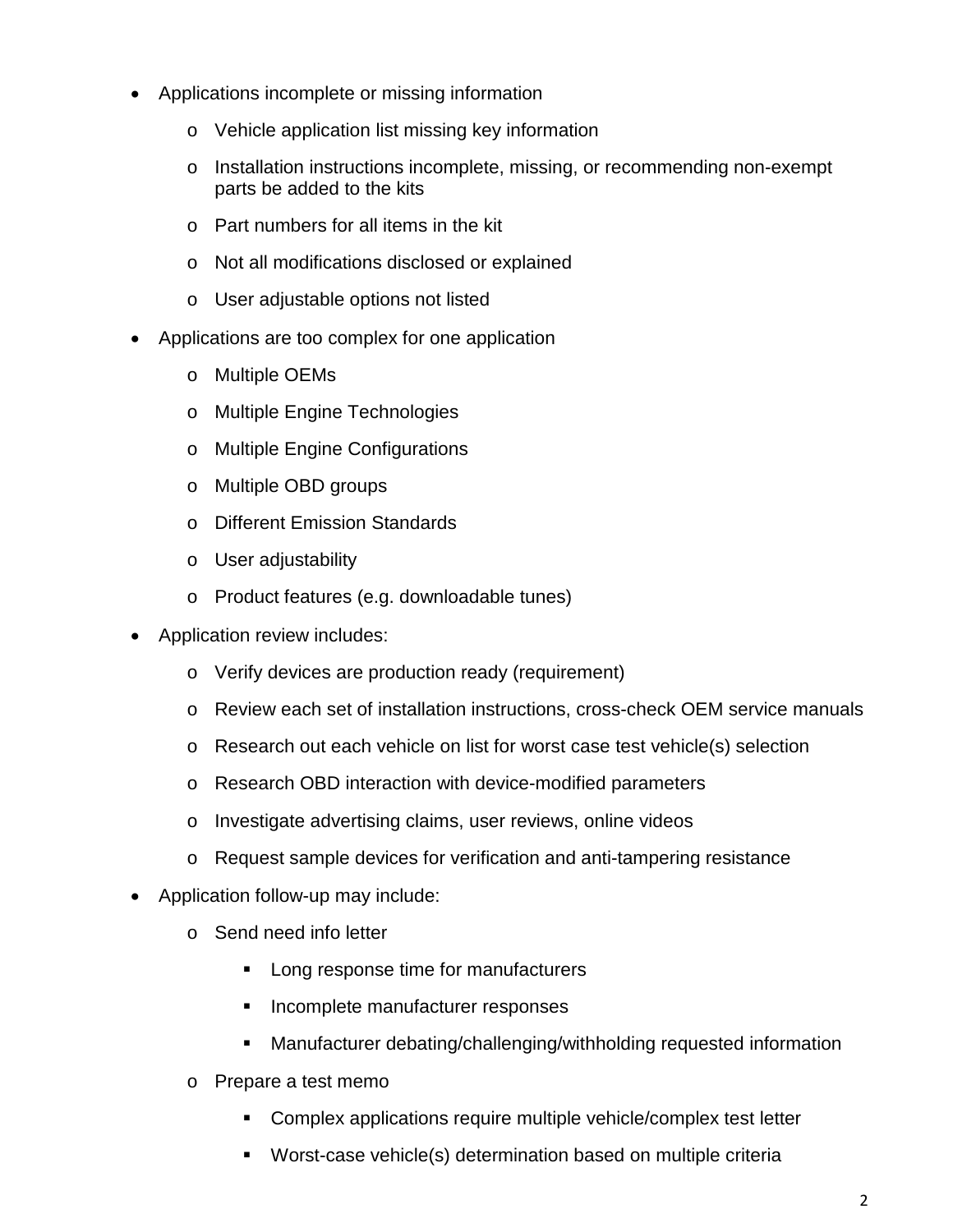#### **Expectations for New Aftermarket Parts Regulation to Streamline the Process**

- Smaller applications based on:
	- o One OEM per application
	- o Same engine design V8, V6, L4, Etc.
	- o Same weight category (PC or LDT or MDV)
	- o Same engine technology or emissions control system
- Incorporate part number or Executive order number into the calibration
- Disclose Calibration Identification Number (Cal ID and CVN)
- Transparent application requirements
	- o Detailed descriptions
	- o Vehicle list requirements
	- o Installation guide requirements
	- o EO Label requirements

# **Goals for New Aftermarket Parts Regulation**

- Make process flexible
	- o Future vehicles are an unknown
	- o New regulation should have longevity/flexibility
- Streamline issuance of EO; time will be reduced due to smaller applications
- Goal is to structure applications so that
	- o One test required for new parts/devices/vehicles
	- o EO is issued quicker for "update" applications
	- o Manufacturers are more clear on regulations and test requirements
- Electronic submissions
	- o Online system
	- o Automatically reject your application if anything is missing
	- o Requirements unique to this type of device

## **OBD Concerns**

- Verifying that the modifications do not harm the OBD system
- OBD must operate as designed by the OE